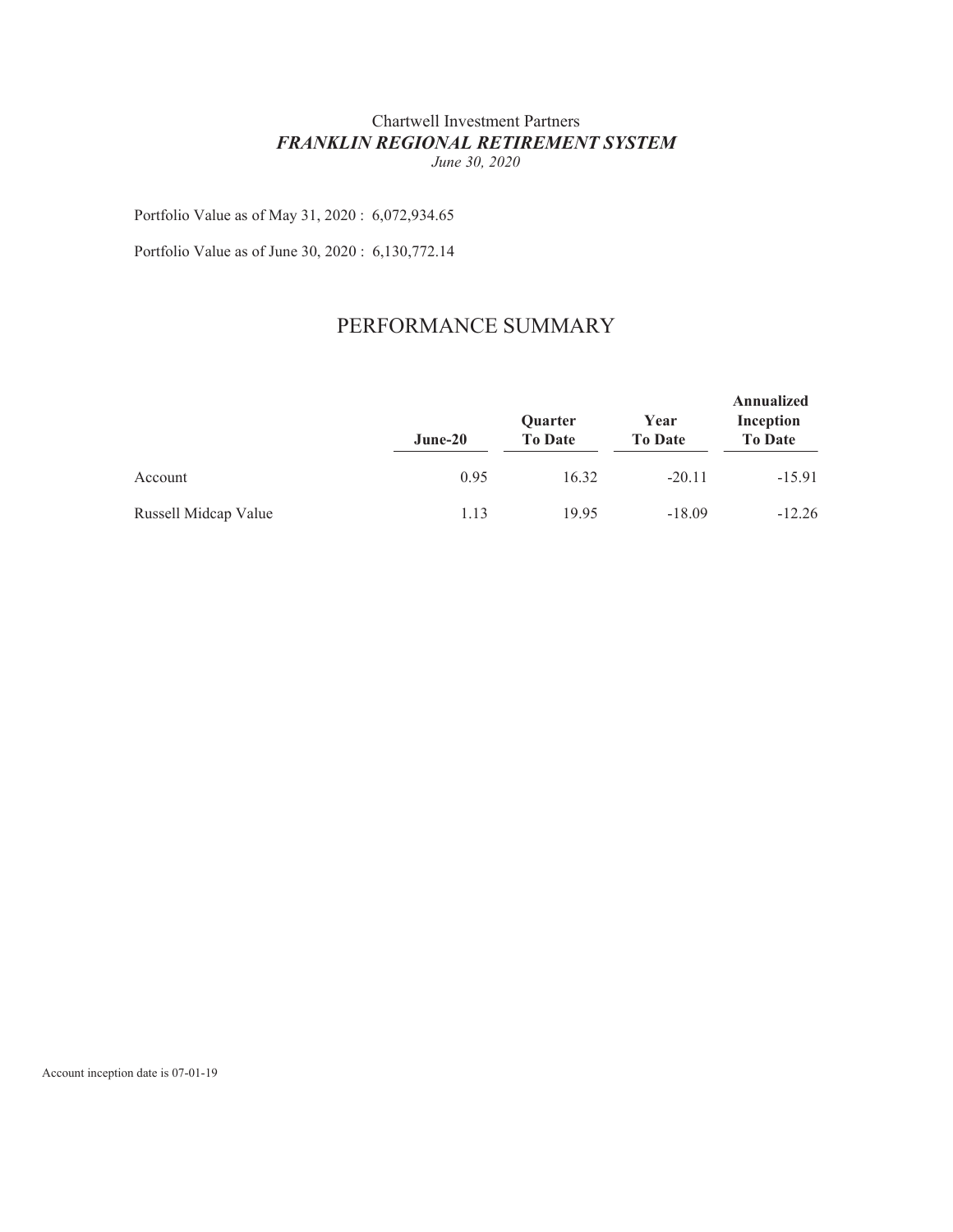## Chartwell Investment Partners PORTFOLIO SUMMARY *FRANKLIN REGIONAL RETIREMENT SYSTEM*

*June 30, 2020*

| <b>Security Type</b>                                       | <b>Total Cost</b> | <b>Market Value</b> | Pct.<br><b>Assets</b> | <b>Yield</b> | <b>Est.Annual</b><br><b>Income</b> |
|------------------------------------------------------------|-------------------|---------------------|-----------------------|--------------|------------------------------------|
|                                                            |                   |                     |                       |              |                                    |
| <b>CASH AND EQUIVALENTS</b><br><b>CASH</b><br>CASH         |                   |                     |                       |              |                                    |
| Cash & Equivalents                                         | 231,587.69        | 231,587.69          | 3.8                   | 0.0          | 112.03                             |
|                                                            | 231,587.69        | 231,587.69          | 3.8                   | 0.0          | 112.03                             |
| <b>EQUITIES</b><br><b>COMMON STOCK</b><br><b>MATERIALS</b> |                   |                     |                       |              |                                    |
| Chemicals<br><b>INDUSTRIALS</b>                            | 523,269.08        | 526,446.50          | 8.6                   | 1.5          | 7,996.00                           |
| Chemicals-Industrial                                       | 268,776.31        | 186,121.00          | 3.0                   | 0.0          | 0.00                               |
| Industrial<br>Conglomerates                                | 432,995.57        | 421,057.65          | 6.9                   | 2.5          | 10,467.40                          |
| <b>Basic Industry</b>                                      | 248,864.26        | 240,283.75          | 3.9                   | 0.5          | 1,225.00                           |
| Energy                                                     | 395,209.48        | 207,162.00          | 3.4                   | 2.8          | 5,767.50                           |
|                                                            | 1,345,845.62      | 1,054,624.40        | 17.2                  | 1.7          | 17,459.90                          |
| CONSUMER DISCRETIONARY                                     |                   |                     |                       |              |                                    |
| <b>Consumer Products</b>                                   | 169,453.50        | 169,218.00          | 2.8                   | 0.0          | 0.00                               |
| Retail-<br>Auto/Motorcycle                                 | 262,125.99        | 234,792.00          | 3.8                   | 3.6          | 8,532.00                           |
| Retail Industry                                            | 339,391.75        | 275,321.08          | 4.5                   | 0.0          | 0.00                               |
|                                                            | 770,971.24        | 679,331.08          | 11.1                  | 1.3          | 8,532.00                           |
| <b>CONSUMER STAPLES</b>                                    |                   |                     |                       |              |                                    |
| <b>Consumer Staples</b><br><b>FINANCIAL SERVICES</b>       | 184,676.62        | 159,825.00          | 2.6                   | 1.4          | 2,300.00                           |
| <b>Financial Services</b>                                  | 520,480.46        | 376,392.25          | 6.1                   | 2.5          | 9,365.00                           |
| Finance                                                    | 783,540.19        | 562,238.75          | 9.2                   | 3.7          | 20,750.50                          |
|                                                            | 1,304,020.65      | 938,631.00          | 15.3                  | 3.2          | 30,115.50                          |
| <b>HEALTHCARE</b>                                          |                   |                     |                       |              |                                    |
| Health Care                                                | 385,992.08        | 304,081.96          | 5.0                   | 2.6          | 8,029.00                           |
| Health Care<br>Providers & Services                        | 233,685.62        | 274,187.76          | 4.5                   | 2.0          | 5,389.44                           |
|                                                            | 619,677.70        | 578,269.72          | 9.4                   | 2.3          | 13,418.44                          |
| <b>INFORMATION TECHNOLOGY</b>                              |                   |                     |                       |              |                                    |
| IT Services                                                | 228,572.96        | 187,206.00          | 3.1                   | 2.2          | 4,028.25                           |